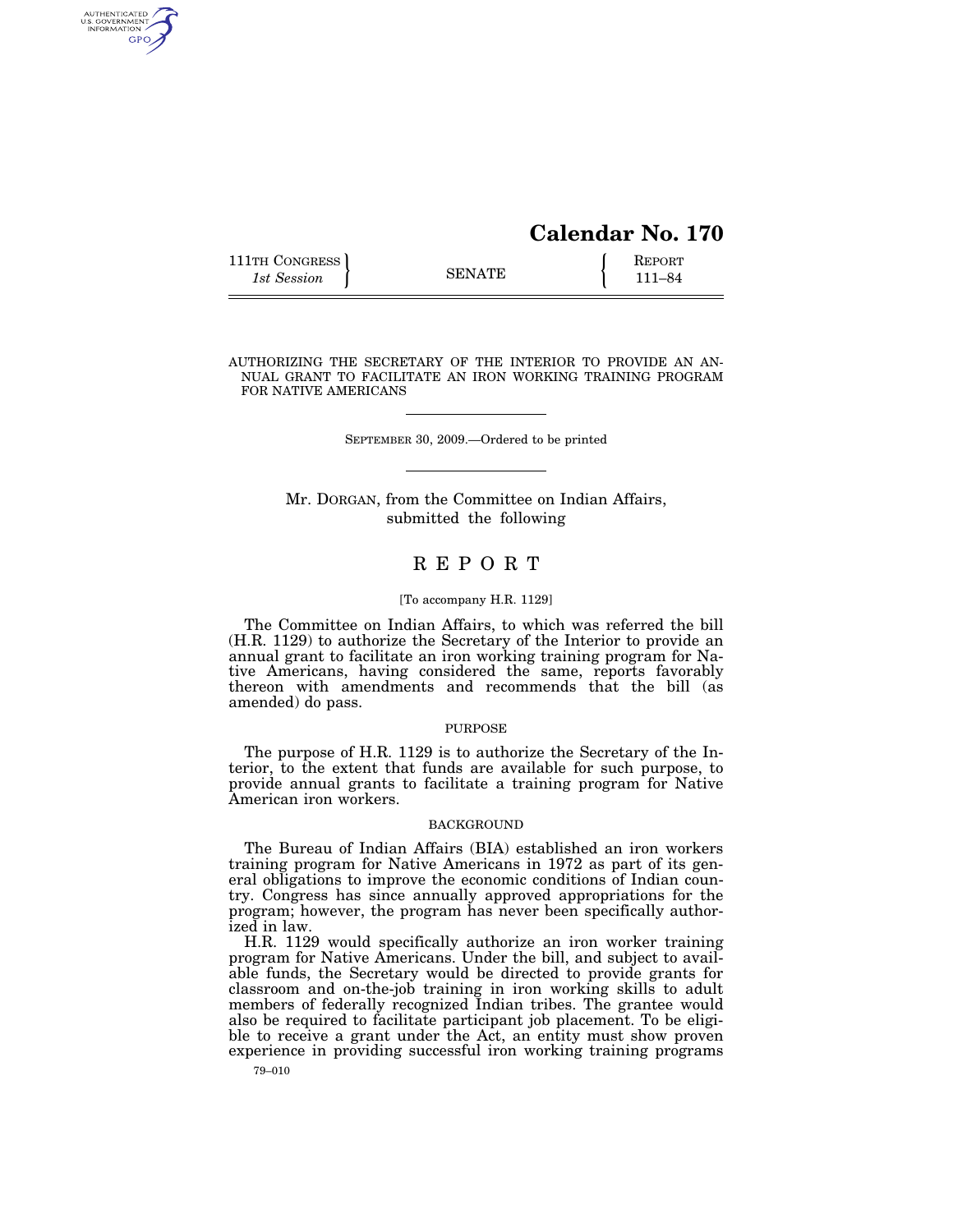to Native Americans, and have the facilities necessary to carry out such a program.

The Bureau of Indian Affairs (BIA) Office of Indian Energy and Economic Development (OIEED) has administered the grant over the past several fiscal years. The program has the support of the Council for Tribal Employment Rights (CTER) and a number of individual tribes.

#### LEGISLATIVE HISTORY

On February 23, 2009, Congressman Stephen Lynch introduced H.R. 1129, and the bill was referred to the House Committee on Natural Resources. On July 7, 2009, the House considered H.R. 1129 under suspension of the rules. It was agreed to by a vote of 329–75. On July 8, 2009, H.R. 1129 was received in the Senate and referred to the Senate Committee on Indian Affairs.

## SUMMARY OF AMENDMENT

During an open business meeting on August 6, 2009, the Committee considered and approved an amendment to H.R. 1129, offered by Vice Chairman Barrasso. The amendment would make federally recognized Indian tribes and tribal colleges eligible to receive iron worker training grants under the bill. The amendment was accepted by voice vote.

## COMMITTEE RECOMMENDATION

The Committee approved of the bill by voice vote, as amended, at the open business meeting on August 6, 2009, and ordered the bill reported to the full Senate with the recommendation that the bill, as amended, do pass.

#### COST AND BUDGETARY CONSIDERATIONS

AUGUST 24, 2009.

Hon. BYRON L. DORGAN,

*Chairman, Committee on Indian Affairs,* 

*U.S. Senate, Washington, DC.* 

DEAR MR. CHAIRMAN: The Congressional Budget Office has prepared the enclosed cost estimate for H.R. 1129, to authorize the Secretary of the Interior to provide an annual grant to facilitate an iron-working training program for Native Americans.

If you wish further details on this estimate, we will be pleased to provide them. The CBO staff contact is Leigh Angres.

Sincerely,

## DOUGLAS W. ELMENDORF.

# Enclosure.

## *H.R. 1129—An act to authorize the Secretary of the Interior to provide an annual grant to facilitate an iron-working training program for Native Americans*

H.R. 1129 would specifically authorize the Secretary of the Interior, acting through the Bureau of Indian Affairs (BIA), to provide annual grants for iron-working training programs for Native Americans. Eligible grantees would include federally recognized tribes, tribal colleges and universities, and other entities that have proven experience in such programs. Based on information provided by